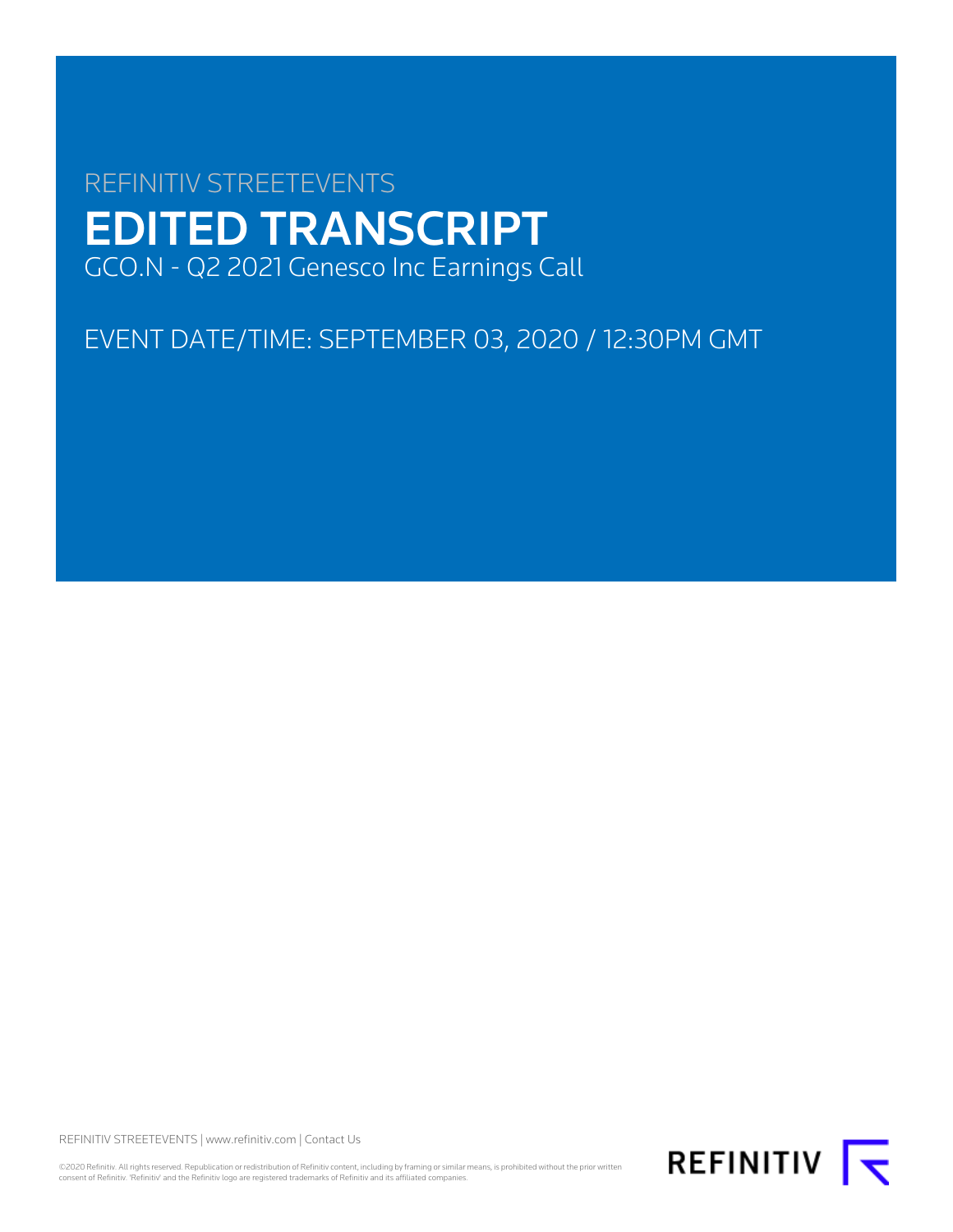#### **CORPORATE PARTICIPANTS**

**[David Slater](#page-1-0)** Genesco Inc. - VP of Financial Planning & Analysis and IR **[Melvin G. Tucker](#page-5-0)** Genesco Inc. - Senior VP of Finance & CFO **[Mimi Eckel Vaughn](#page-1-1)** Genesco Inc. - CEO, President & Chairman

#### **CONFERENCE CALL PARTICIPANTS**

**[Janine M. Stichter](#page-6-0)** Jefferies LLC, Research Division - Equity Analyst **[Jonathan Robert Komp](#page-8-0)** Robert W. Baird & Co. Incorporated, Research Division - Senior Research Analyst **[Mitchel John Kummetz](#page-9-0)** Pivotal Research Group LLC - Senior Analyst of Footwear, Apparel Vendors and Retailers **[Samuel Marc Poser](#page-11-0)** Susquehanna Financial Group, LLLP, Research Division - Senior Analyst

#### **PRESENTATION**

#### **Operator**

Good day, everyone, and welcome to the Genesco Second Quarter Fiscal 2021 Conference Call. Just a reminder, today's call is being recorded.

<span id="page-1-0"></span>I will now turn the call over to David Slater, Vice President of FP&A and Investor Relations. Thank you. Please go ahead.

#### **David Slater** - Genesco Inc. - VP of Financial Planning & Analysis and IR

Good morning, everyone, and thank you for joining us to discuss our second quarter fiscal 2021 results. With me on the call today are Mimi Vaughn, our Board Chair, President and Chief Executive Officer; and Mel Tucker, our Chief Financial Officer.

Participants on the call expect to make forward-looking statements. These statements reflect the participants' expectations as of today, but actual results could be different. Genesco refers you to this morning's earnings release and the company's SEC filings, including the most recent 10-K and 10-Q filings for some of the factors, including the impact of COVID-19 that could cause differences from the expectations reflected in the forward-looking statements made during the call today. Participants also expect to refer to certain adjusted financial measures during the call.

All non-GAAP financial measures, referred to in the prepared remarks, are reconciled to their GAAP counterparts and the attachments to this morning's press release and in schedules available on the company's home page under Investor Relations in the quarterly earnings section. I want to remind everyone we have posted a presentation summarizing our results that is accessible on our website. We hope you're all staying safe and healthy.

<span id="page-1-1"></span>Now I'd like to turn it over to Mimi to discuss the quarter and highlight the progress we're making on select strategic initiatives.

#### **Mimi Eckel Vaughn** - Genesco Inc. - CEO, President & Chairman

Thanks, Dave. Good morning, everyone. Thank you for joining us today. As we navigate through one of the more challenging retail environments in history, I want to begin by acknowledging the tremendous effort from our employees. The Genesco team has shown great ingenuity and resilience throughout the past several months, as we've tackled a myriad of new challenges brought on by the pandemic. I'm extremely proud of how our organization has executed during this incredibly fluid situation.

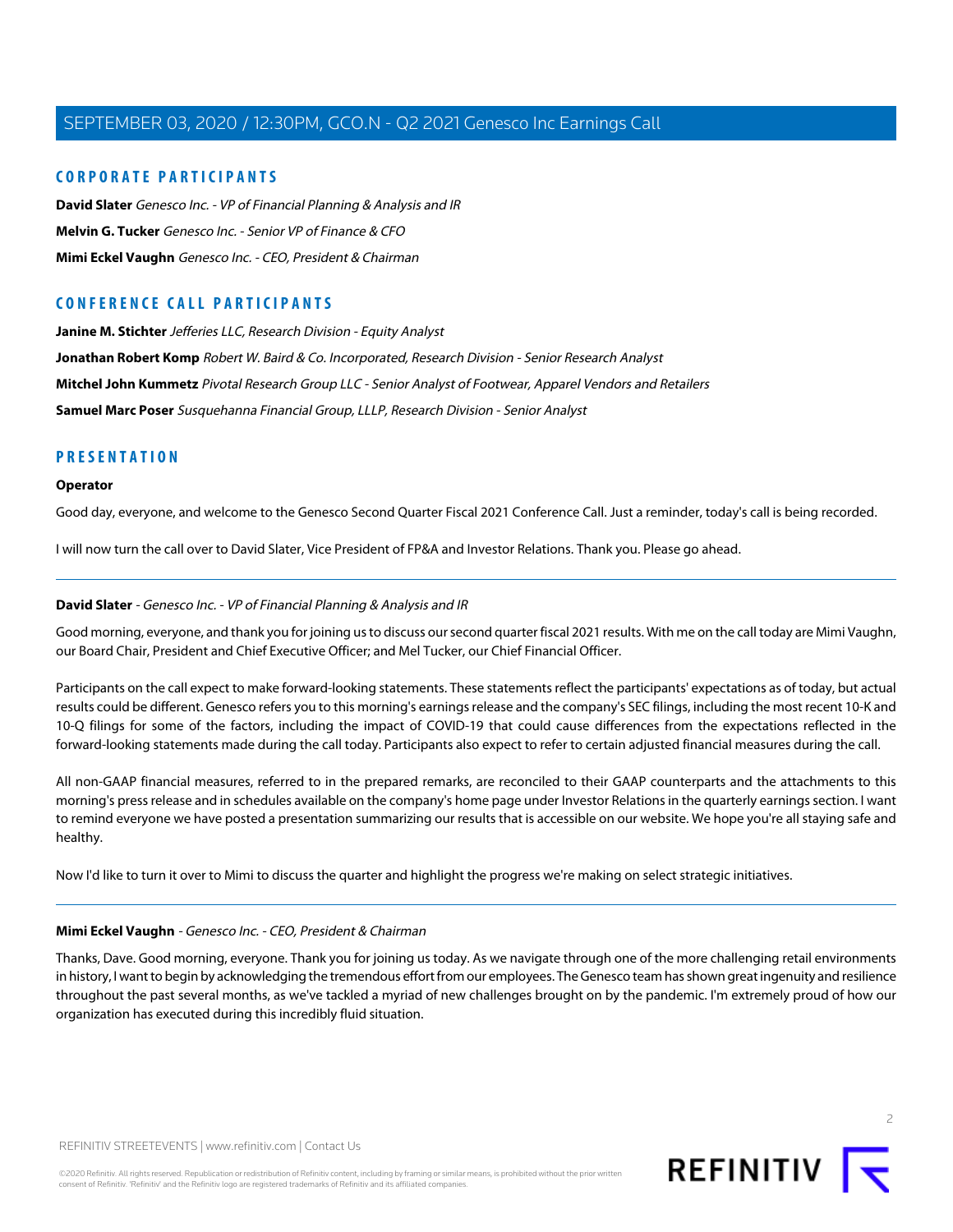Our company began the year with positive momentum and from a position of strength, following 11 consecutive quarters of comp sales growth. Regardless of the near-term volatility we're experiencing now and are likely to experience in the coming months with the pandemic, we remain confident in the strong strategic positioning of our businesses for the longer term.

With respect to the second quarter, fluid is a good way to describe how recent events unfolded. The quarter began with positive momentum from pent-up demand and government stimulus as customers enthusiastically returned to our stores when we reopened and continued to actively engage and shop with us online. The significant undertaking of reopening brick-and-mortar locations require bringing back necessary staff to first reconfigure our stores and then to operate them under the new protocols to ensure our highest priority, the health and safety of our people and customers. The speed and executional excellence our teams demonstrated in getting our stores open and operational was a huge advantage as we often opened on the first day permitted by local authorities.

In July, towards the end of the quarter, after this very positive start, our business in North America was impacted by the resurgence of the virus across the country and its negative impact on store traffic and by the back-to-school season that hasn't yet materialized with an unprecedented number of students learning from home.

Overall, 96% of our store fleet is currently open. The locations that remain to be opened are in places, where local governments have restricted operations and a handful of street and airport stores, where traffic hasn't yet warranted reopening. Journeys opened quickly and benefited from a first to market position early in the reopening phase. J&M didn't begin reopening until mid-May, as we anticipated, its customer would take more time to return to shopping.

Across the Atlantic, the U.K. government was more cautious about reopening its economy. Mid-June was a turning point though when England permitted openings, allowing us to rapidly reopen stores after that. Across all our businesses, our stores were opened for about 70% of the days in the quarter. I'll go into more detail on each business in a moment, but we were very pleased by the initial performance of Journeys stores, which comped up double digits right out of the gate and the nicely positive operating income Journeys posted in Q2 and more recently, with a steady improvement at Schuh. But the headwinds at Johnston & Murphy had a material impact on the quarter.

The combination of all these dynamics led to a total revenue decrease of 20%, with the drop in-store volume partially offset by a notable 144% increase in e-commerce. Thanks to our decisive cost-cutting actions early in the outbreak, total expenses were down almost as much as revenue, even as we added costs from store reopenings, but we experienced gross margin pressure from higher digital sales, increased inventory reserves at J&M and higher promotional activity at Schuh.

While sales and profits improved considerably over Q1, we swung to a loss versus a small profit a year ago with adjusted loss per share coming in at \$1.23. We were, however, encouraged by our ability to mitigate a portion of the impact to our bottom line from the reduction in store revenue. On top of the cost savings initiatives, our performance benefited from a meaningful increase in e-commerce profits. Our e-commerce channel was nicely positive and profitable prior to the pandemic. We've always operated with a goal to drive profits, and each incremental sale is accretive, so we welcome the additional volume. And as e-comm grows, we're leveraging the fixed costs and the investments we've made in this channel, which is driving further profitability.

Equally encouraging was our ability to reduce inventories in line with sales and to generate cash during the quarter. Mel will take you through the details of our net cash position, but I'm pleased with the entire organization's focus on cash generation and preservation during this trying stretch.

So looking now at each of our businesses in more detail. Journeys was positioned well, with the right product at accessible price points for a teen customer excited and anxious to shop. Comfort became the fashion choice of the pandemic, and Journeys' fashion athletic assortment fits the bill. On top of that, Journeys' spring/summer offering, which included a range of comfortable sandals and other more casual product resonated strongly, especially with women and kids.

While store traffic was down double digits in the first 2 months of the quarter, robust conversion and higher transaction size drove comps in open Journeys stores to positive double-digit levels as the teen consumer, less affected by the virus, showed up in our stores with stimulus money in

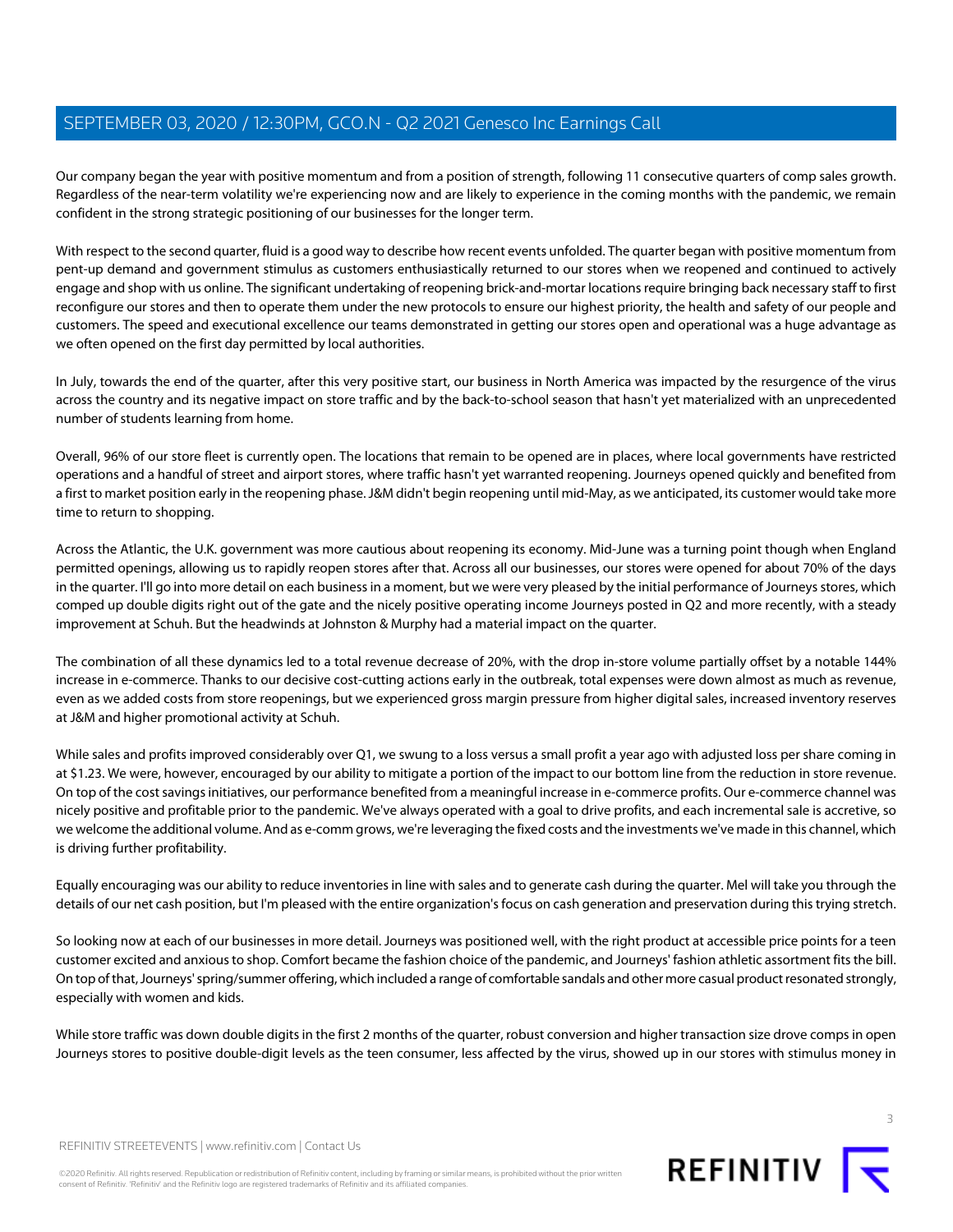their pockets and a high intent to purchase full-priced footwear. The strength of store sales, plus healthy e-commerce volume, which almost tripled for the quarter, drove Journeys' total sales up double digits year-over-year for June, even as we were still opening stores.

Then, in early July, traffic began to fade somewhat in North America, as the number of new COVID cases spiked. First in states like Florida, Texas, Arizona and California, and then across much of the country. Around mid-July, we typically see weekly traffic and sales volumes begin to accelerate as back-to-school selling gets underway. With students starting school later, or beginning the new year learning from home, we experienced a meaningful falloff in year-over-year store traffic and did not see the big bump in demand we usually see in late July, which pushed Journeys' store comps into double-digit negative territory for the month. With July representing almost 50% of Journeys' second quarter sales last year, this trend a little more than offset the strong store results in May and June.

Schuh's market positioning is similar to Journeys, selling comfortable, accessible fashion footwear to teens and young adults, a real plus for the pandemic, and good weather aided sales of sandals this summer. Schuh stores were opened for less than half the quarter since the U.K. was slower in reopening its economy. And even as they reopened, U.K. consumers were not as quick to shop in stores post lockdown. Traffic was initially down well over 50% before steadily improving along with sales as the quarter progressed. Like Journeys, robust conversion and higher transaction size boosted store comps to less negative levels. In addition, Schuh's advanced digital capabilities were on full display. It was the most successful of our businesses, capturing a portion of the lost store volume by almost tripling its e-commerce sales, albeit through heavy promotional activity to match the U.K. competition.

The trends that helped Journeys' and Schuh's performance have been headwinds for Johnston & Murphy, with its less casual product and an older consumer. Results were very challenging throughout the quarter as the J&M customers had fewer reasons to buy, with many working from home and most social gatherings and events postponed or canceled. Store traffic, after initially improving, reversed course in July with a spike in COVID cases and was down over 60% for the quarter with sales performing a little better than that. While J&M historically enjoys a larger penetration of e-commerce sales, the gains during quarantine have not been as pronounced as we've seen in our teen and used businesses. So given its results, J&M has been a business where we've taken the greatest action on cost and headcount in the quarter in addition to significant inventory reserves. We also made the difficult decision to wind down Trask, which was a start-up brand J&M was underwriting.

Turning now to the current quarter. Back-to-school, our most important season after holiday, significantly impacts our Q3 performance, and back-to-school has been very different this year. Some of the more broad-based BTS surveys estimate that up to 2/3 of U.S. elementary, middle and high school students will attend school only virtually to start. Beyond this, some will follow a hybrid online and in-person model. For those students going back in person, Labor Day is 1 week later this year, and many schools are delaying start dates for up to several weeks. This has a couple of implications for Journeys.

The first is the shift of BTS shopping to later. The second is, to what extent will the appetite for footwear, apparel and accessories change for students who will be learning virtually at home initially. We've already gone through what is typically the BTS peak in the last week of July and the first half of August, so we saw a meaningful drop in Journeys' traffic and sales versus last year due to the shift. We have, however, also seen significantly better results in the last 2 weeks, and would expect this trend to continue as comparisons further ease. We've seen nicely positive comps for this period in some states where we know students are going back in person.

When all is said and done, we believe the BTS selling season will be prolonged, extending several more weeks into September for the delayed starts and potentially longer if virtual learners then shift to in-person. Journeys, as the go-to place for BTS footwear, is ready to service customers with an exceptional assortment and excellent service whenever BTS finally arrives.

Back-to-school in the U.K. have started as usual, and we've seen store traffic and sales build in Q3 as a result. Schuh's e-comm performance remains strong with the potential to fill much of the gap left by stores in the quarter. At J&M, the third quarter has seen a continuation of Q2 trends. And we expect the catalyst for improvement to be a switch in the fall season, which is typically in August, but we shifted to September this year.

Visibility is limited as we head into the back half and dependent in part on what happens with the virus and how federal, state and local governments respond. As such, we're approaching the remainder of fiscal '21 cautiously, especially as it relates to expenses and inventory. The cost reductions we've booked to date reflect a small amount of the progress we've already made in our recent rent negotiations, with both a number of our larger



©2020 Refinitiv. All rights reserved. Republication or redistribution of Refinitiv content, including by framing or similar means, is prohibited without the prior written consent of Refinitiv. 'Refinitiv' and the Refinitiv logo are registered trademarks of Refinitiv and its affiliated companies.

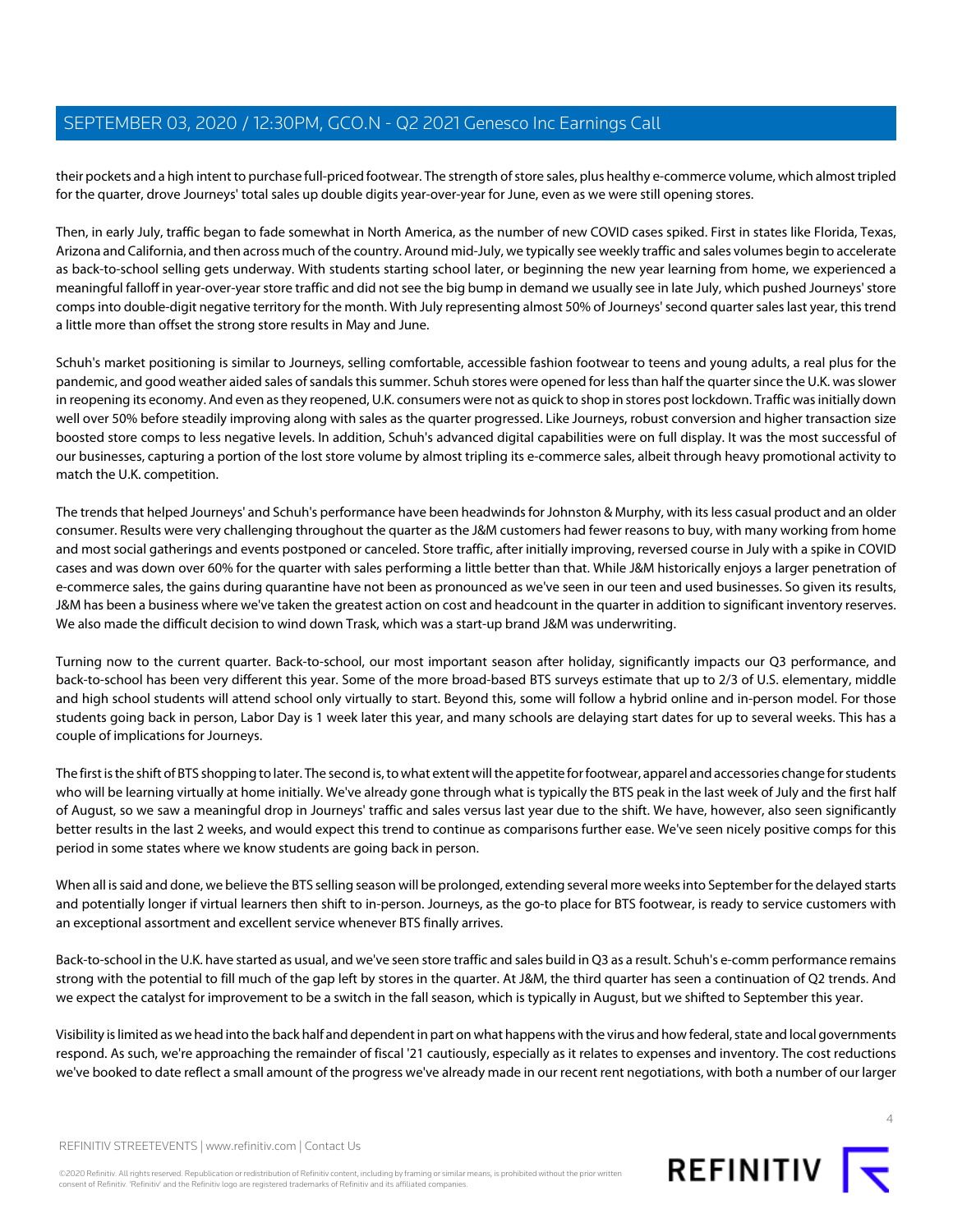as well as some independent landlords. We continue to engage in constructive conversations with the balance of our landlord partners, who understand both our need for rent relief while stores were closed, and for more flexible and appropriate rent structures going forward in order to keep stores open.

Shifting gears, I'll discuss the progress we're making on several digital and omnichannel strategic initiatives we outlined at the beginning of our fiscal year, which we're speeding up wherever possible. The first is accelerate digital to grow direct-to-consumer. Digital is one of our biggest growth opportunities. And while we doubled e-commerce over the last 5 years, we aim to further accelerate growth to double the business again in a shorter period going forward. When stores closed during the pandemic, our e-com business experienced unprecedented demand.

Our second quarter was the highest volume digital quarter in company history. Importantly, we were able to meet the explosive demand thanks to investments we've made in mobile, our platforms, our websites and our distribution centers. We've helped the customer adjust to the pandemic by introducing services such as pay in 3 or 4 installments and videos on how to measure shoe size to aid with online purchasing. In the near term, we're prepping to handle what we anticipate will be record holiday digital volumes and have just upgraded our inventory locating and order brokering system, which will help the cause by providing even greater inventory accuracy, which is critical during peak sales periods.

We've also started the work on another bespoke e-commerce picking module for the Journeys DC as we continue to invest to drive digital. Not only did we achieve record e-comm volumes, but we also achieved records for attracting new customers to our e-commerce channel. The number of new web customers visiting our sites grew 55% in Q2 over last year's levels.

Progress we've made with our second initiative build deeper consumer insights to strengthen customer relationships and advancing our CRM capabilities are helping us to engage with and retain these new customers. We completed a CRM implementation as planned earlier in the year at Schuh, aimed at increasing frequency of shopping and average order value. Schuh's CRM welcome campaigns initially launched in June, are designed with personalized content to induce new customers to complete additional purchases and to build loyalty to Schuh along the way. These new campaigns are already delivering higher conversion and promising results. Journeys has had success driving additional purchases through its welcome campaigns for its much larger number of new customer files as well.

Lastly, throughout the year, we have been making progress on a third pillar, maximize the relationship between physical and digital, as we plan to launch in our North American stores the initial pilot of BOPUS, a capability we've had for a long time in the U.K. Our stores are a strategic asset and this capability, which is pandemic right, allows us to leverage them further.

Touching now for a minute on strategic positioning. The strength of our concepts and the competitive advantages we've built over time were evident in Q2. This was especially true for our concepts that served teens and young adults, which represent more than 80% of our business. The Journeys teen customer is a young, fashion-seeking customer, who appreciates its edited assortment of branded products that trend right for them, trusting Journeys to validate their choices. They also value and need the advice of our edgy, fashionable salespeople and like interacting with people they can relate to.

As a house of brands, Journeys serves its customers' needs year-round, from sandals in the summer to sneakers for back-to-school and boots in the winter, which is compelling since kids buy more than just one brand. And of course, with teens, the brand that's hot today will not be tomorrow, which strengthens the moat around Journeys' positioning. Thanks to its unparalleled relationship with the teen customer, Journeys' discerns these trends and continually secures the right coveted, limited distribution product, which keeps its customers coming back again and again.

Schuh has as more positioning to Journeys, and its strong connection with its customers has only increased during the pandemic. All this gives us confidence that when our consumer does come out to shop, back-to-school or otherwise, that both Journeys and Schuh will continue to capture more than their fair share.

Our J&M brand, along with Levi's and our other licensed brands have deep, rich histories and significant brand equity. J&M has achieved great success over the last decade, pivoting away from being known strictly as a dress shoe company, both evolving it's product mix toward a more casual offering and proliferating the categories it offers as a lifestyle brand. While J&M holds true to its heritage of quality and style, customers have embraced the newer product. Casual and casual athletic styles represented 60% of J&M's footwear sales last year; and apparel and accessories,

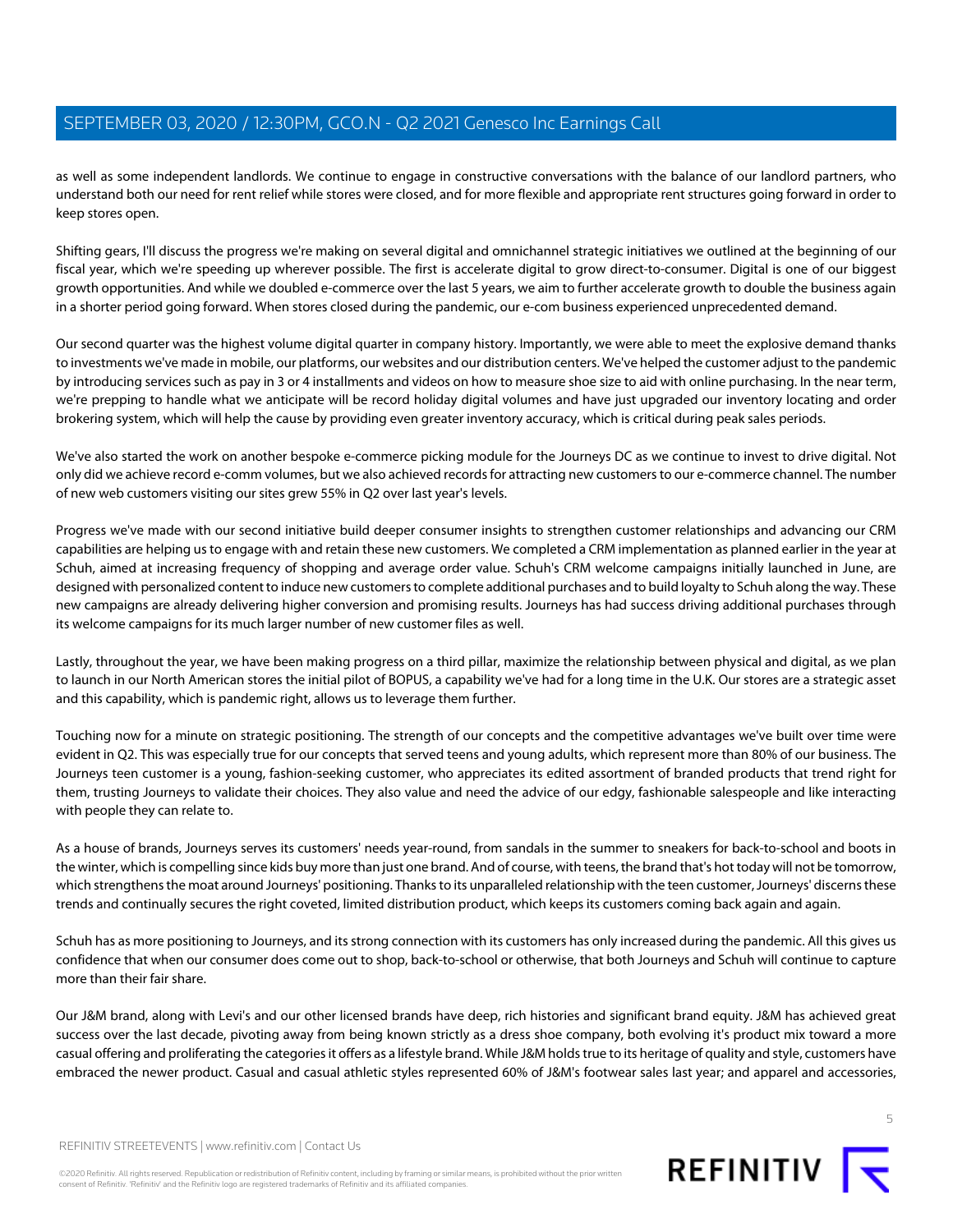40% of sales in total. Work from home has only accelerated the trend away from direct-to-you product, and the J&M team in response is rapidly accelerating the transition of its assortment to an even more casual focus for future seasons.

Fiscal '21 is a year like no other. I'm so proud of how our teams have responded to the unprecedented challenges we've all faced. Not only have they focused on supporting the business and one another, but they've worked to advance our diversity initiatives and get back to our community in need through many efforts, including donations of shoes to students impacted by hardships as they get ready for back-to-school.

While we don't yet know how the rest of fiscal '21 will play out, we believe our performance this year has been impacted by the extraordinary market conditions and back-to-school and back-to-work uncertainty. And as these conditions normalize, we will see the competitive strengths of our businesses shine through. Importantly, we're well positioned from a liquidity standpoint to weather this storm, and I'm confident we will emerge strong to take advantage of the many opportunities on the other side.

<span id="page-5-0"></span>And with that, I'll turn the call over to Mel to give more insight into our performance and financials.

#### **Melvin G. Tucker** - Genesco Inc. - Senior VP of Finance & CFO

Thank you, Mimi, and good morning, everyone. Turning to results for the second quarter. Even with robust e-commerce sales, overall revenue was down from store closures and store opening results. Gross margin was pressured by higher shipping costs from strong digital sales, inventory reserves at J&M and promotional activity at Schuh, offset partially by disciplined expense management that reduced SG&A cost in line with the decline in revenue. While the drop in revenue and earnings improved from last quarter's levels, adjusted loss from continuing operations was \$17 million or \$1.23 per share compared to last year's adjusted earnings from continuing operations of \$2 million or \$0.15 per share.

For the second quarter, ending cash was \$299 million, with borrowings of \$211 million, for a net cash position of \$88 million. We entered the second quarter with \$239 million of cash. And during the quarter, operations generated \$74 million, while we spent \$4 million on capital projects, paid down \$14 million in borrowings and generated \$4 million from other activities for plus \$60 million in total. During the quarter, we also paid a large majority of vendor invoices that had been extended in reaction to the pandemic, but we have outstanding rent payables as we are in active negotiations with some of our landlords.

As the business environment continues to evolve, we remain focused on cash preservation. We are actively modeling multiple potential scenarios. And even in our worst-case scenario, we should have adequate liquidity to navigate our way through the choppy waters.

Turning to the specifics for the second quarter. Consolidated revenue was \$391 million, down 20% compared to last year, driven by store closures, a later start to back-to-school and lower wholesale revenue. E-commerce delivered an impressive 144% comp, which was offset by a decline in store revenue of 39%, with stores closed for 30% of the possible operating days during the quarter. We have not provided overall store comp results in Q2 as our comp policy removes any stores that are closed for 7 consecutive days, and therefore, we believe that overall sales is a more meaningful metric.

Overall sales were down 12% for Journeys, 22% at Schuh and 64% at J&M, while sales were up 64% at licensed brands due to the Togast acquisition. Consolidated gross margin was 42.7%, down 590 basis points from last year. Increased shipping to fulfill direct sales drove 190 basis points of the total decline and impacted all divisions with digital sales increasing to 32% of our retail business from 10% last year. The remaining balance of the overall gross margin decrease was driven largely by significant inventory reserves we took at J&M on carrying over inventory and promotional activity at Schuh to compete in a highly discount-oriented environment in the U.K. J&M's gross margin rate declined by 3,380 basis points year-over-year, while Schuh's gross margin rate decreased 1,190 basis points. Journeys' gross margin rate decreased 120 basis points, with e-commerce shipping driving the reduction since additional markdowns and inventory reserves above last year's levels were not needed.

Adjusted SG&A expenses were \$188 million for the quarter, down 19% on total sales that were down 20%, as our entire organization has managed expenses with a very focused effort in a challenging sales environment, a significant amount of the savings resulted from the reduction in store selling salaries and wages in our corporate areas from the actions we took related to furloughs, salary reductions and reductions in force. Compensation expense also benefited from reduced operating hours once stores reopened and government relief provided in the U.K. and Canada. Occupancy

©2020 Refinitiv. All rights reserved. Republication or redistribution of Refinitiv content, including by framing or similar means, is prohibited without the prior written consent of Refinitiv. 'Refinitiv' and the Refinitiv logo are registered trademarks of Refinitiv and its affiliated companies.

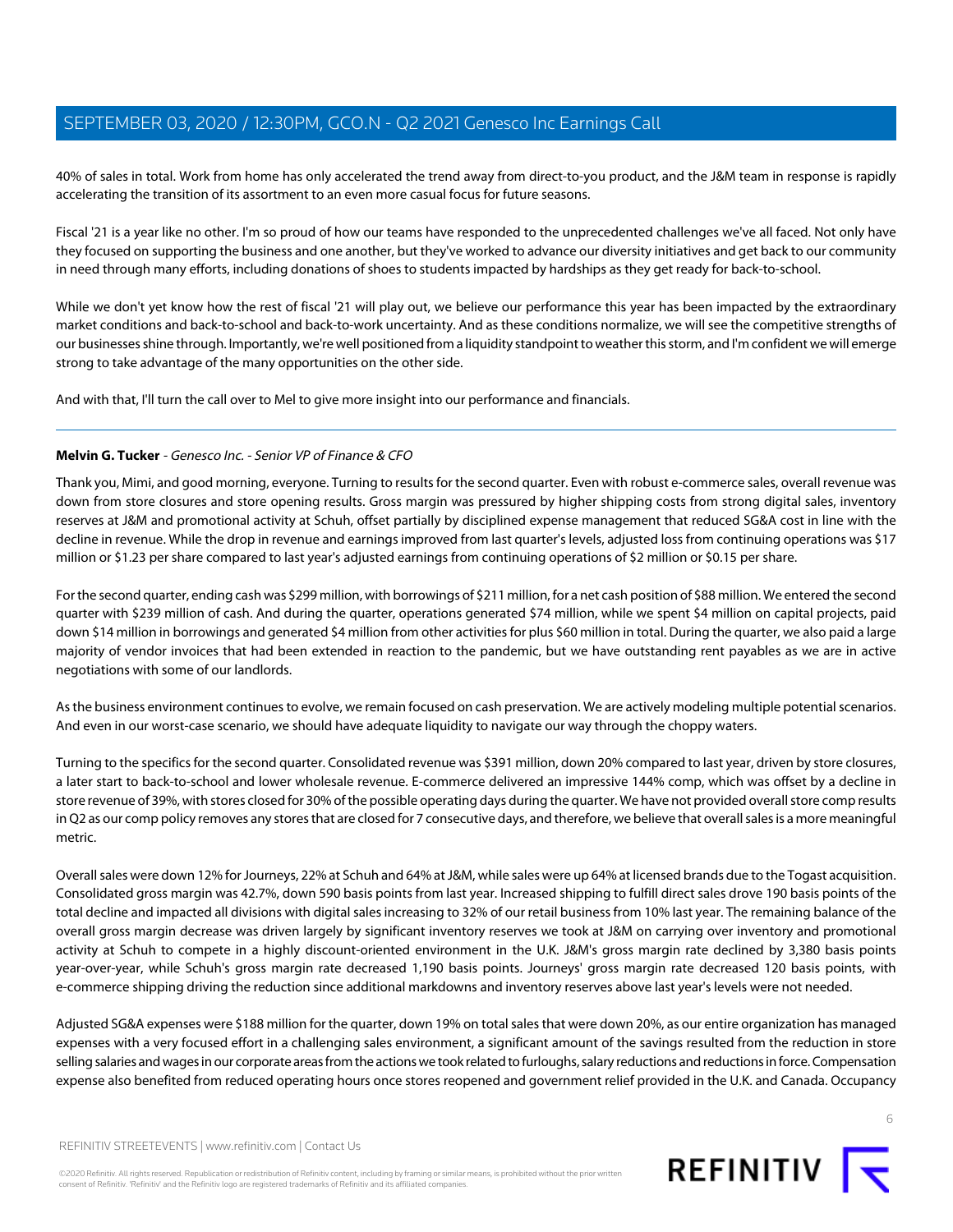cost was the next largest area of savings, as we have benefited from the government program in the U.K., which provides property tax relief and a small amount of booked rent abatements. Full contract rent expense, for the most part, is included in our expenses per accounting requirements, as we continue to have active discussions with landlords and work to pay for the negotiations we have finalized. Other areas of savings include: advertising, travel and bonus expenses.

In summary, the second quarter's adjusted operating loss was \$20.9 million versus last year's adjusted operating income of \$4.7 million. Journeys generated positive operating income for the quarter, but gross margin headwinds, especially at J&M and Schuh, led to a consolidated operating loss. Our adjusted non-GAAP tax rate for the second quarter was 23%.

Turning to the balance sheet. Q2 total inventory was down 18% on sales that were down 20%. Journeys' inventory was down 22% on sales that were down 12%. We have been chasing inventory at Journeys and are working to bring inventory back in line with sales. Schuh's inventory was down 20% on a constant currency basis, with sales that were down 22%. J&M's inventory was down 11% on sales that were down 64%. This reflects carryover inventory, and a level of reserves we believe will be adequate to better rightsize current inventory levels.

Capital expenditures were \$4 million, as we took action to manage spending down even further in areas outside of digital and omnichannel, and depreciation and amortization was \$12 million. Given the uncertainty in the economic environment, we are not providing guidance this quarter, but we will share some current thoughts on the business going forward.

Q3 revenue will be dependent upon when and if schools return to in-person instruction this fall. If the improvement in back-to-school that we've seen recently continues on its current trajectory, the year-over-year drop in overall sales will be somewhat better than it was in the second quarter.

Gross margin rates for Q3 will improve from Q2, as we do not anticipate the same level of inventory reserves or promotional activity. However, we do expect Q3 gross margin rate will be lower than last year, as e-commerce sales penetration will continue to be higher.

We expect SG&A dollars in Q3 to remain below last year's levels as we continue to benefit from our ongoing cost reduction efforts and savings from rent abatements. Q3 SG&A reductions, however, will be below the first half's levels, as most stores have reopened. The annual tax rate is expected to be approximately 20%. Finally, in Q3, if back-to-school does not continue on its current trajectory, we also expect a loss for the quarter.

In conclusion, I would like to thank our associates who've maintained their unwavering focus to serve our customers and manage our cost structure, while maintaining a safe environment as we effectively manage through these demanding times together. Our thoughts are with our people and others affected by Hurricane Laura and the wildfires in California.

This concludes our prepared remarks. Thank you for joining us. At this time, I'd like to turn the call back to the operator for questions.

#### **QUESTIONS AND ANSWERS**

#### <span id="page-6-0"></span>**Operator**

(Operator Instructions) Our first question is coming from Janine Stichter of Jefferies.

#### **Janine M. Stichter** - Jefferies LLC, Research Division - Equity Analyst

I wanted to ask a little bit more about back-to-school and what you're seeing regionally. I guess, talk us through some of what you're seeing in terms of how can we get comfort around the idea that this might be more a shift in spend later in the season than a complete lack of back-to-school spend. And just talk through some of the details that you're seeing regionally around that.



REFINITIV **I**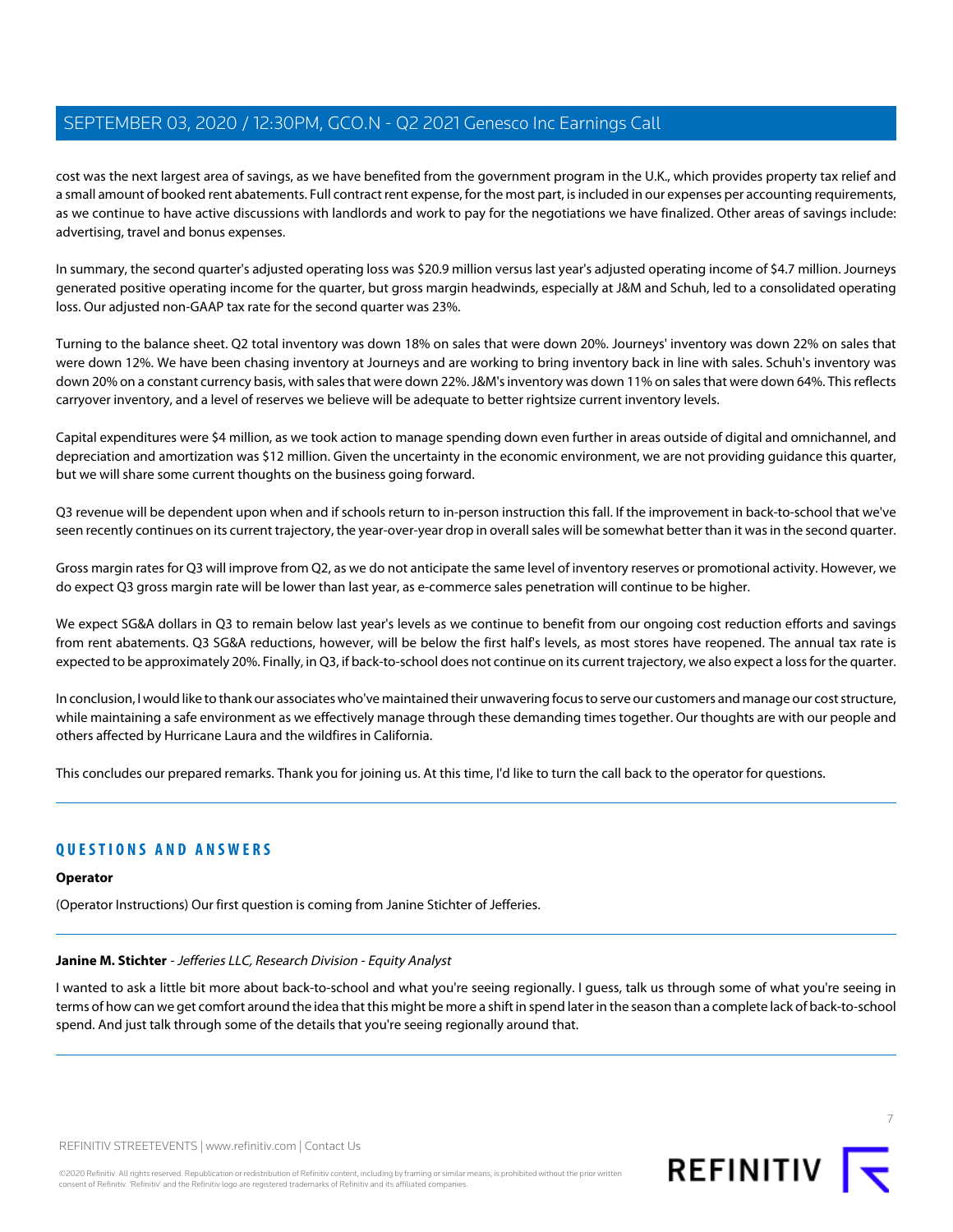#### **Mimi Eckel Vaughn** - Genesco Inc. - CEO, President & Chairman

Janine, yes, back-to-school is certainly very different this year. And for us, it's meaningful in the second quarter, but it's even more meaningful in the third quarter.

And so what's happening this year is, as we've said in our remarks, is that up to 2/3 are going back virtually. And so if you think about that, that means only 1/3 are going back in person to start, and this is the big deal. And of those going back in person, we estimate that a little over 70% have already gone back. That's later than usual. So there's no question that kids are going back later. But if you think about it, net-net, only about 1/4 or a little bit more of our country's kids have gone back in the way that they typically do.

And so what we have seen is that during the peak period, that was the toughest comparison for us. We had tax freeze during that time, and the tax freeze were not effective. They typically stimulate sales, but I think parents were sitting on the sidelines just waiting to see. There was a lot of uncertainty about when and how kids are going to be going back.

So the last 2 weeks have gotten better. We actually have 20 states that are positive, and there's a high correlation between the states that have gone back in person and more robust sales. Plus, more kids are going back after Labor Day than usual. You may have seen that New York City said that it's going to be September 21.

So we will see more volume in September than we typically do because of the delays. And you take the current trend, which has been better and you run this out, and that means that we'll get in the neighborhood of about half of the back-to-school volume that we typically get. The big wildcard is whether the schools that have gone back virtually, will eventually shift back to in person. And there's lots of appetite for parents to get kids into school, especially younger kids, because they don't want kids falling behind. So that could extend back-to-school into October.

I think the bottom line is that there are a substantial number of kids who have not gone back, that points to potential opportunity for us ahead.

#### **Janine M. Stichter** - Jefferies LLC, Research Division - Equity Analyst

Okay. And then just maybe a follow up on that. Any color on how you're planning holiday in terms of timing? We've heard some companies saying they may start holiday marketing as early as October, which would seem that we might just wrap up back-to-school and go straight into holiday this year.

#### **Mimi Eckel Vaughn** - Genesco Inc. - CEO, President & Chairman

Yes, that's true. I think that the October time frame is what lots of folks have been talking about, and we anticipate that the e-commerce volume will be larger this year than it ever has been before. And I think a lot of retailers are going to be trying to induce customers to get their shopping earlier to accommodate those peaks.

So the consumer has been holding up well in the U.S. and the U.K., just judging from the retail sales that we've seen so far, and additional government stimulus would help us. There's a lot of evidence that the U.S. consumer has been saving, and not spending. So we think that there will be income available for holiday spending.

The fourth quarter and holiday is typically a time when we over index, especially for Journeys. If you look at our stack comps over the past many years, it's been strongest in Q4. The boot season in footwear for teens is a big gift giving item. We had solid boot seasons for Journeys and Schuh last year, and it's given us some good reads on what would work this year. And if back-to-school is less robust than it typically is, then that may leave some pent-up demand for holidays. So net-net, we're planning conservatively, but we also know that fourth quarter is an opportunity for us to really do some business.

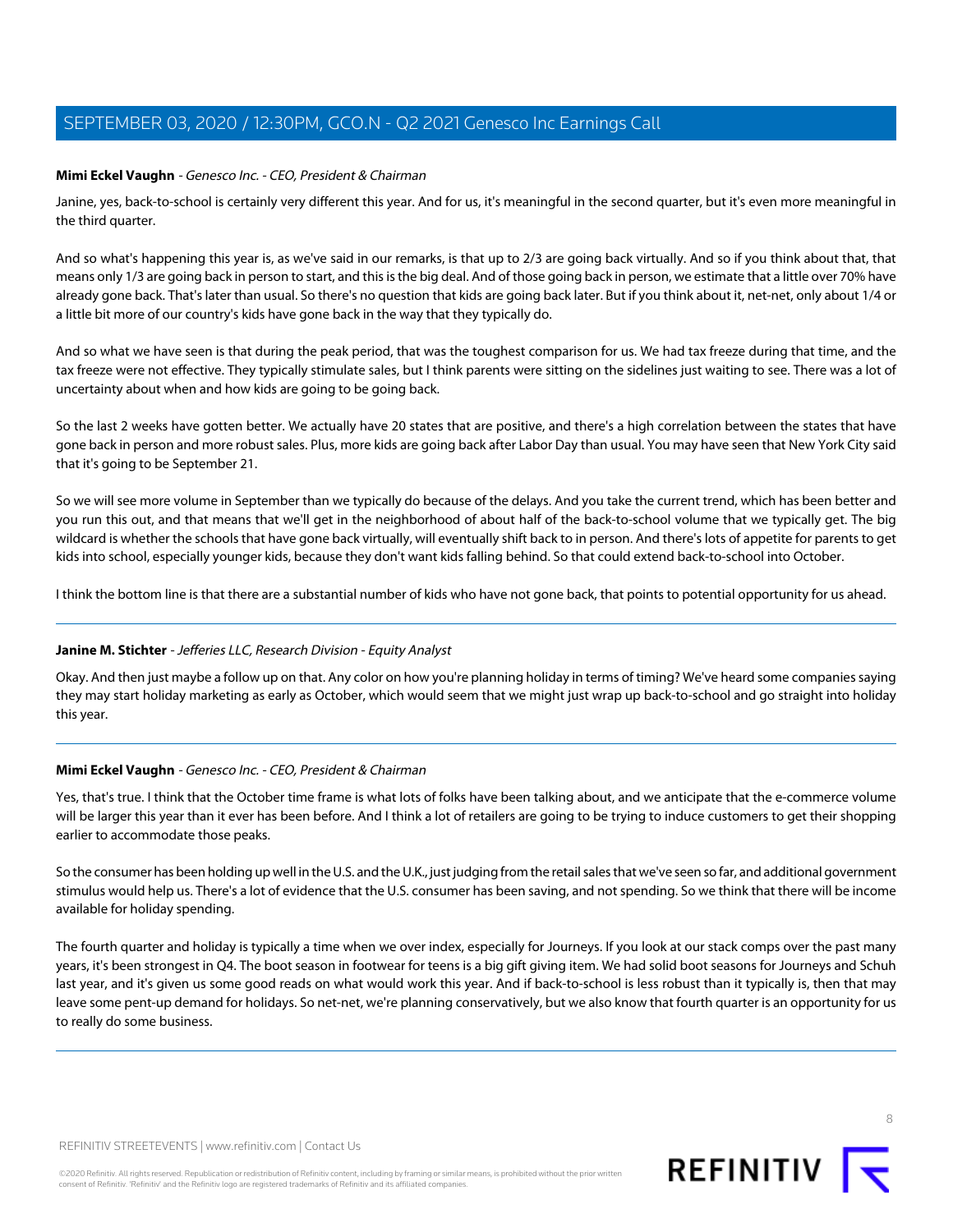#### **Operator**

Our next question is coming from Jonathan Komp of Robert W. Baird.

#### <span id="page-8-0"></span>**Jonathan Robert Komp** - Robert W. Baird & Co. Incorporated, Research Division - Senior Research Analyst

I wanted to just first ask about inventory and how you're planning, and especially for Journeys, specifically. Given the reduction that you reported, how are you planning, looking into the second half here? And any additional color on how you're concentrating the makeup of the inventory around brands or trends that you're seeing? And any differences then we might typically think of?

#### **Mimi Eckel Vaughn** - Genesco Inc. - CEO, President & Chairman

Sure, John. Let me start and give some color, and then I'll hand it to Mel to give a bit more. We had robust demand when we were closed in our stores online, and then when we reopened for Journeys and for Schuh, which depleted our inventory pretty significantly. We cut orders for the back half when the pandemic first started, so we really have been in inventory chase mode. And part of the thinking around reducing inventory was to focus on core styles and core products that we know would sell.

And just given some of the results from reopening, we feel really good about what our assortments contain and their -- the degree to which they're resonating with consumers. And so we have leaned into those assortments for holiday. We are sticking to the core products that we think will sell well. On balance, we will be chasing into inventory, but our inventory is really clean right now. And so that positions us nicely as we go into holiday.

And Mel, if you'd add more to that.

#### **Melvin G. Tucker** - Genesco Inc. - Senior VP of Finance & CFO

Yes. I mean, I think you just -- you touched on it pretty well, Mimi. I mean with Journeys and Schuh, we were able to quickly reduce inventory. And I think we have the ability to flex up and down with sales. So with overall inventory in line with sales with those 2 businesses, we've been able to react quickly and chase product when needed, and we have mainly core product.

The area where there's a little bit of challenge is at J&M. It's historically our lowest turning business and they're going to need some time to align their inventory levels to the rate of sale. We're below last year for the quarter, but we expect through the third and fourth quarters that we'll probably run a little bit above last year. But we've taken the appropriate write-downs in terms of the inventory. We chose not to liquidate, but rather to carry it through so that we can sell it next year because it's good quality product, not requiring more than the reserves that we've booked already. We are starting to see a little bit of pickup in the wholesale channels, in the off-price and the family footwear channels. They're coming back online a little bit more quickly than department stores. And as a consequence, licensed brands is starting to benefit from that.

In J&M, they are starting to see some wholesale accounts place orders. So I expect that we'll probably have some challenges there, but I think we've appropriately reserved for it. And I think all the divisions are on the side of trying to chase inventory. For the quarter, we're going to build inventories. It's our highest inventory period of the year. But all in all, I think that we're in a pretty good shape as it relates to inventory.

#### **Jonathan Robert Komp** - Robert W. Baird & Co. Incorporated, Research Division - Senior Research Analyst

Okay. Great. And then just on the SG&A reduction in the second half that you're expecting, especially with most of the stores back out then. Can you just share more color on the drivers that you see? And then, within that, how much might be considered kind of more unique or kind of more onetime factors in the second half versus savings that might continue into next year?

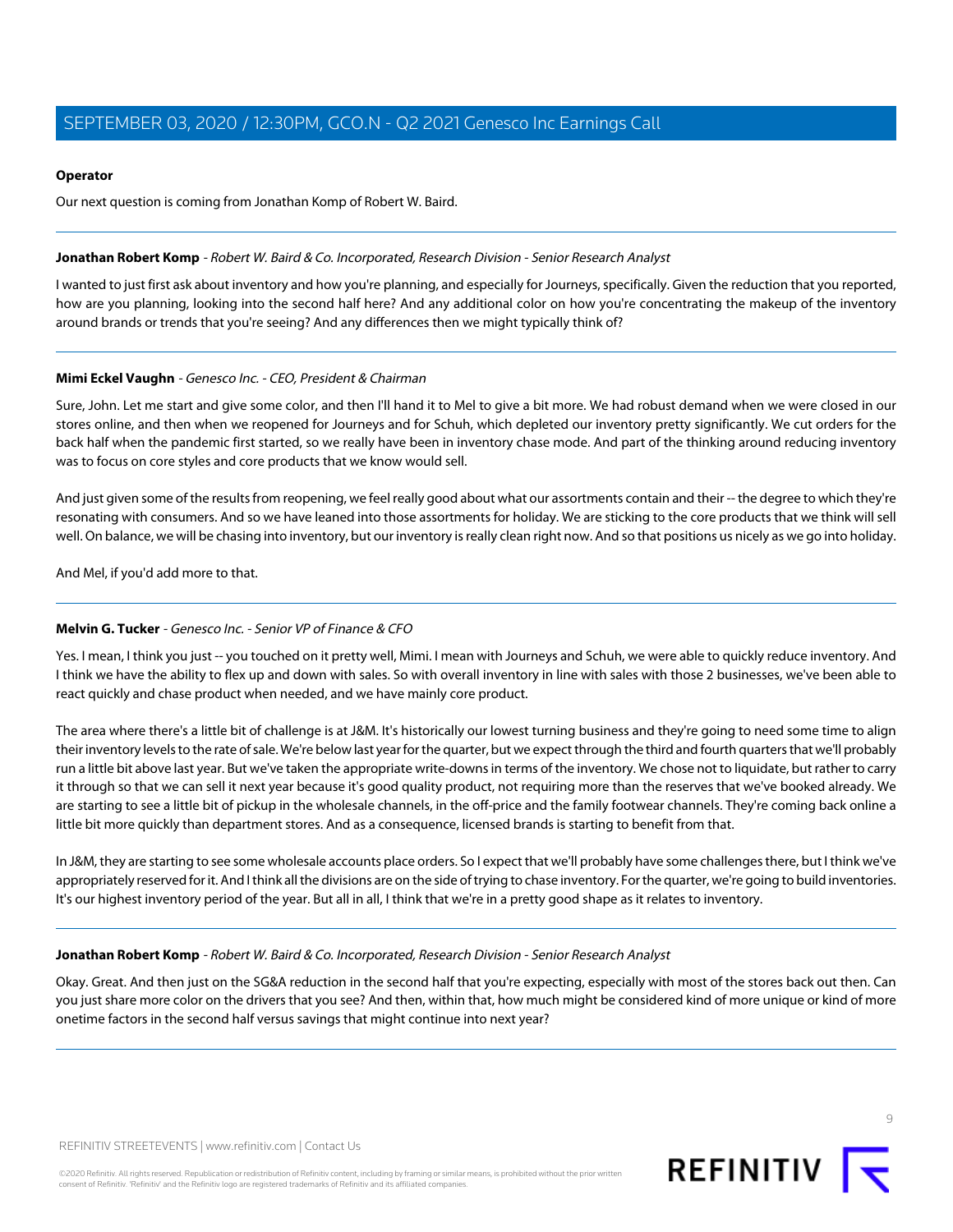#### **Melvin G. Tucker** - Genesco Inc. - Senior VP of Finance & CFO

So just as we look at where we're getting our biggest savings, there's going to be about 4% of our stores right now are closed, so we're going to continue to benefit from that. A lot of these are one-timers. So for example, in the U.K., the property tax relief goes through this year. But on the occupancy line, which is our biggest cost line, we've been doing a lot to negotiate lower rents, trying to push for percentage rent deals where appropriate. So hopefully, we'll get some movement there. I expect there's going to be quite a few rent abatement deals that get papered in the third quarter. I'm not sure how that will extend into the fourth quarter. Selling salaries in the back half will continue to benefit from reduced mall hours. We're operating under less hours in a lot of our stores right now, and that certainly -- it reduces payroll costs, increases productivity. So that's certainly a plus.

And as we're experiencing a new norm, clearly, we've learned how to communicate and operate and not travel as much, so I think travel continues to be a benefit. I think one of the things that we're going to have to do is we're going to have to really look at how do we align our expenses once we determine what the new normal is on the revenue line, and we're still trying to figure out how we normalize going forward. But I think that, by and large, the teams have been very focused on making sure that what we're spending is required and discretionary spend is not really happening.

#### **Operator**

<span id="page-9-0"></span>Our next question is coming from Mitch Kummetz of Pivotal Research.

#### **Mitchel John Kummetz** - Pivotal Research Group LLC - Senior Analyst of Footwear, Apparel Vendors and Retailers

I guess, I've got a few, and let me get my back-to-school question out of the way first.

So Mel, when you talk about kind of your outlook for Q3, that sales would be down less than they were in Q2 if you see continued improvement in the back-to-school situation. What exactly does that mean, kind of in terms of your thoughts around sort of in person versus virtual learning? I think you guys said that 2/3 right now are virtual. Do you sort of -- are you assuming to kind of get that continued improvement that more kids are going back in-person? Or does that virtual percent stay the same, it's just that you're catching up as more kids are back in school, even if they are virtual? I'm just trying to understand kind of the dynamics around that, in terms of what's assumed for that guidance.

#### **Mimi Eckel Vaughn** - Genesco Inc. - CEO, President & Chairman

Yes. Mitch, let me start and give some color, and then let Mel chime in as well. But as we have observed back-to-school, all that we are counting is those kids that we know, who will be going back in person. Now we know that it's more than just stay in person kid who has been shopping, we can tell that because our -- if a 1/3 are going back in person, we expect to realize more than 1/3 of our typical back-to-school sales. But definitely for those virtual learners, a lot of parents, I absolutely assume, including me, are not -- we're not buying at the same levels because we're waiting and conserving our dollars with the idea that our kids will go back, and they're going to want to have new shoes and new backpacks to wear when they do, in fact, go to school.

So the way we have thought about the additional back-to-school revenue that we would pick up is just a continuation of these current trends. It's not betting on whether kids, who are learning virtually, are going to go back in person. If that is the case, if a number of kids, and a lot of schools have been saying, hey, may be after Labor Day, which we're on Labor Day -- some schools recently have said that we're going to try for after fall breaks, which are in early October. If more kids do end up going back-to-school, then that's upside to what we have built into our outlook.

**Mitchel John Kummetz** - Pivotal Research Group LLC - Senior Analyst of Footwear, Apparel Vendors and Retailers

Got it.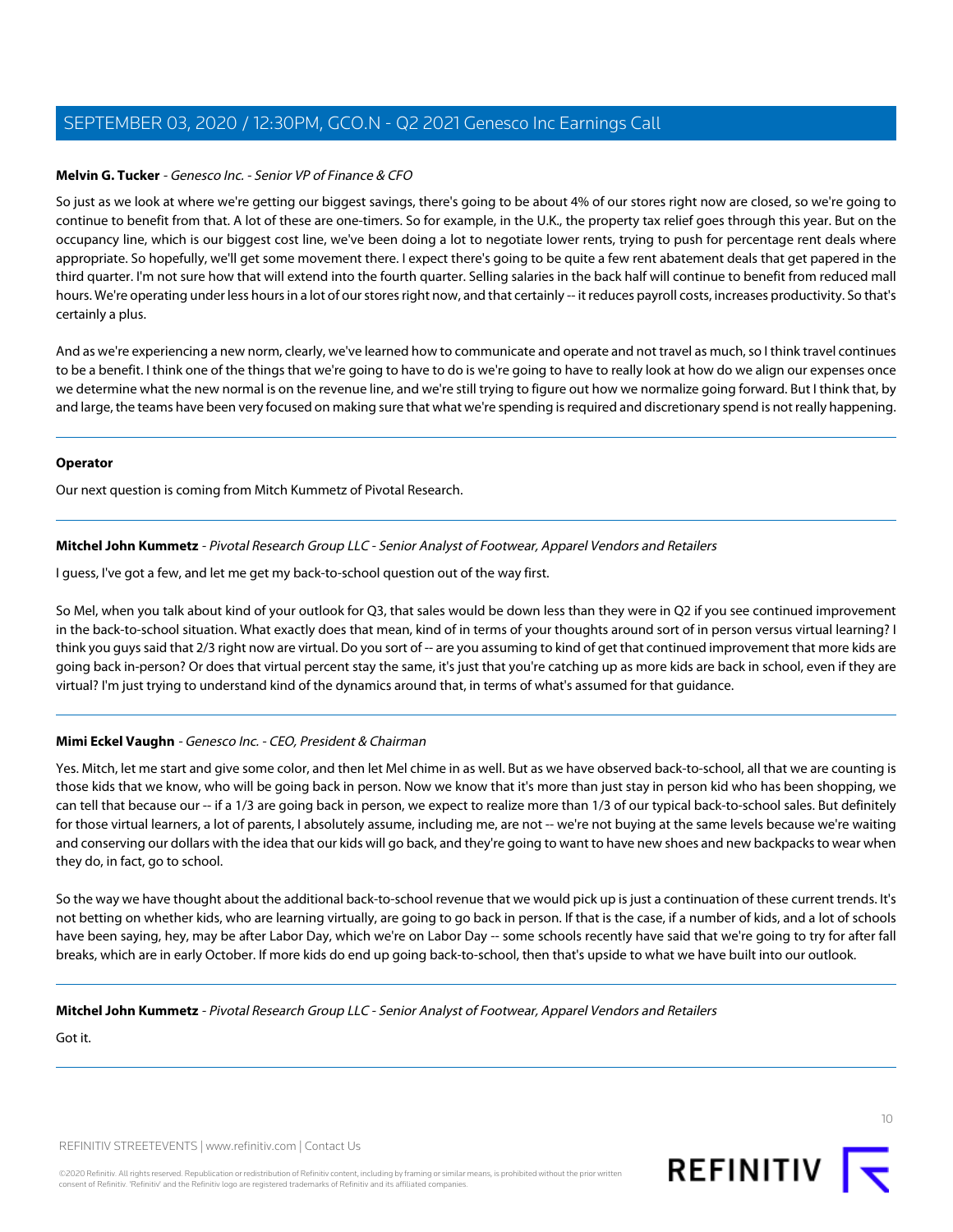#### **Melvin G. Tucker** - Genesco Inc. - Senior VP of Finance & CFO

And I would just -- to that, just briefly, that we still have the headwind of 4% of our stores currently aren't open. And if you look at -- we were 20% down in sales for Q2. I don't think we're going to be able to cut that in half, but I think that we'll probably be able to reduce it to between 10% and 20% down for Q3.

#### **Mitchel John Kummetz** - Pivotal Research Group LLC - Senior Analyst of Footwear, Apparel Vendors and Retailers

Got it. And then Mimi, you mentioned that the Q2 got off to a good start because of stimulus and pent-up demand, some of that's kind of worn off. And then also you talked about some of the COVID spikes that happened in July, and I think the rates there have gotten better. So I don't know how difficult it is to sort of parse these things out, especially in a weird back-to-school season. But could you maybe speak to stimulus and pent-up demand, and kind of maybe some improving COVID rates, and how you see that sort of impacting your business of late? And then I guess, I've got one last one.

#### **Mimi Eckel Vaughn** - Genesco Inc. - CEO, President & Chairman

Sure. So let me just start with just the trends that we observed. Look, there's no question, and Journeys was our early read because they got out of the gate and opened up the most quickly. Customers were just so excited to get back into Journeys stores, and we have the right assortment to fit their needs. And yes, pent-up demand helped and stimulus money helped, but the assortment was certainly one of the main drivers of that demand.

And it was right as we got into July, and we tracked it pretty closely to measure the increase in COVID rates. And we saw an impact on our business, but it wasn't nearly as pronounced as the back-to-school impact. Back-to-school is just significant for us at the end of the second quarter -- it's really the last half of July, with the last week of July being the biggest, and then into August. And so when I just think about the impact on the Journeys business, it's been mostly back-to-school, which we believe is delayed in part and may have future opportunity with kids coming back from virtual learning and to a much lesser extent, the impact of COVID.

My sense is that consumers are learning to live with COVID. They're figuring out how to navigate daily life. And we've learned so much about the disease, that there's going to be some more willingness for your average consumer to get out and go shopping, because they believe that they can manage against COVID. So I expect that COVID is going to become less of an issue as we get into the back part of the year. Certainly, there are going to be some consumers who are going to vote to shop online. We expect our online business will continue to flourish through the back part of the year. But net-net, I'd say that the impact of back-to-school has been far more pronounced than COVID.

#### **Mitchel John Kummetz** - Pivotal Research Group LLC - Senior Analyst of Footwear, Apparel Vendors and Retailers

And I guess my last question, you made some comments about improving e-comm profitability. I mean, obviously, when we kind of look at the P&L in the quarter, the outpaced e-comm growth put pressure on the gross margin line from shipping. I don't know that, that goes away with improving profitability. So is it just -- what improves as that business scales? I mean, where are there fixed costs? Or how do we think about the impact on the margins of improving e-commerce business or e-commerce profitability as e-commerce grows as a percentage of the business? I'm just trying to kind of reconcile all of that.

#### **Mimi Eckel Vaughn** - Genesco Inc. - CEO, President & Chairman

Yes, sure. So unlike some other retailers, we have always operated our e-comm business to be profitable. You can push the pedal on marketing expense to the point where you're not getting a return, and you're just building market share, but not necessarily profitable market share. And we've always kept in mind the need for the balance to build profitable e-commerce volume, and so we started in a position of profitability. We actually have reasonably solid gross margins. It's just that there's a more variable portion of expenses when you consider the e-comm channel.

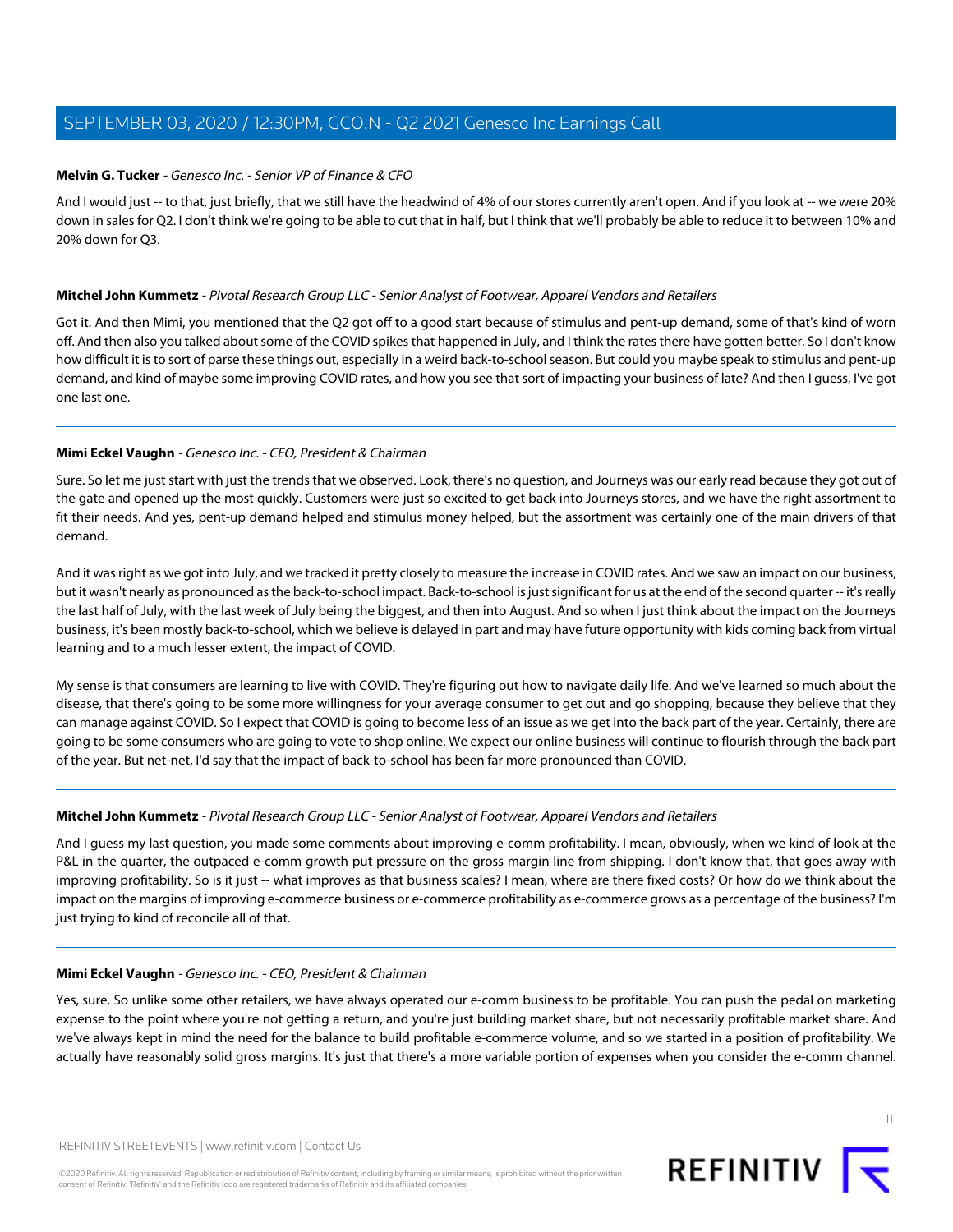And so the more we sell, the more we have expense added into the gross margin line, which makes it more variable, but the SG&A expense is amortized over a broader base of volume.

And so that's really what we've been seeing. And we saw a pretty strong pickup in contribution from e-commerce dollars during the course of the quarter. In fact, e-commerce dollars tripled. And it's mostly because of gross margins on an apples-to-apples basis, hanging in there, but then great amortization of some of the investments and the fixed expenses that we have. So just to put it -- to put a lens on how we think about e-commerce volume, we welcome e-commerce volume, all the e-commerce volume we can get. If we don't get positive comps in stores, we deleverage on the fixed expenses there. So that really is -- we view the channels as separate channels, and the need to either be able to rightsize the cost structure on the store side or to continue to drive traffic and sales into that channel so that we don't deleverage on the fixed expense base over there.

#### **Operator**

<span id="page-11-0"></span>Our next question is coming from Sam Poser of Susquehanna.

#### **Samuel Marc Poser** - Susquehanna Financial Group, LLLP, Research Division - Senior Analyst

Could you tell us what the e-commerce growth was by -- or lack thereof, by banner? You mentioned the triple digits at Schuh, but could you tell us about the other businesses as well, please?

#### **Mimi Eckel Vaughn** - Genesco Inc. - CEO, President & Chairman

Sure. So e-comm tripled at Schuh. E-comm also tripled at Journeys, when you see the 144% rate of growth. Johnston & Murphy also grew, but it was at a lower rate than the other 2 businesses. And so that brought the average down to the 144%. I think there was a lot of appetite to shop online. We saw a 50% increase in traffic to online. We saw just phenomenal conversion rates. There was a high intent to convert. We were very pleased with the number of new customers who showed up online. Our growth of new customers outstripped our growth of additional traffic to the site. So that was a really good sign, and we have an opportunity to capture those new customers and sell to them going forward.

#### **Samuel Marc Poser** - Susquehanna Financial Group, LLLP, Research Division - Senior Analyst

And that's a good segue. I have a whole bunch of questions, but that's a good segue on my second one. What -- how many of these new customers were new to the website? And then how many of them were new to Journeys, new to Schuh, new to Johnston & Murphy, in their entirety as far as your data goes?

#### **Mimi Eckel Vaughn** - Genesco Inc. - CEO, President & Chairman

Yes. So we definitely were converting some of the customers who typically shop in stores to shopping online. And that's a positive because you've seen the data, Sam, that your best customers shop you in multiple channels. Far more of our new customers were truly new to Journeys, new to Schuh, in particular, Schuh. Schuh saw the biggest rate of growth, but Journeys' rate of growth was also quite positive. So by far, it was customers that we hadn't seen before, either in our stores or online, and they were attracted to the assortment that we were offering. And as I said, comfort and casual is a sign of the times. And so Journeys and Schuh were well positioned, not only for the teen customer base that they serve and the young adult customer base, but my sense is that we may have attracted a broader set of those consumers and perhaps others who were attracted to the product mix.